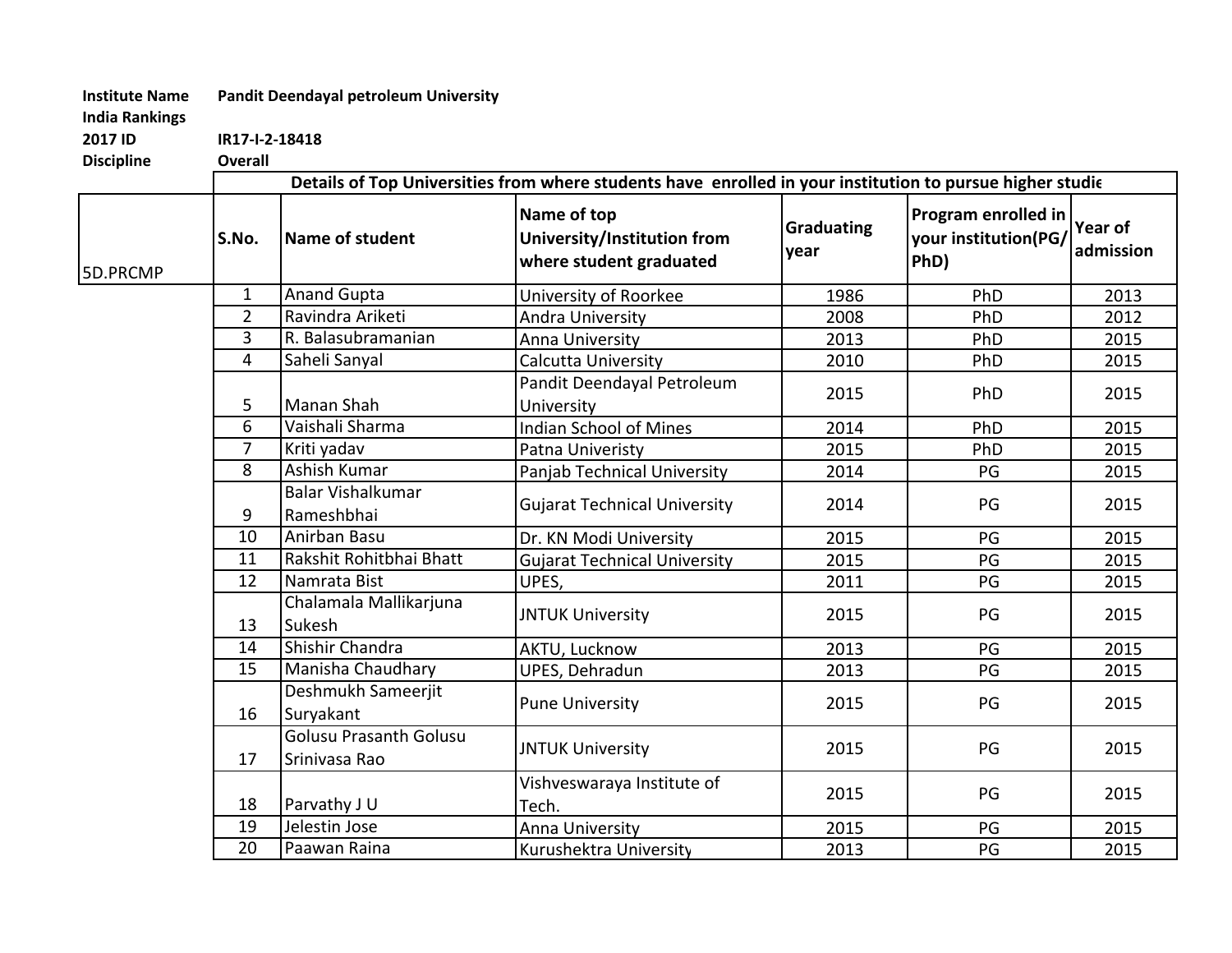| 21              | Arun Krishnan                      | Kanur Univesity                                   | 2013 | PG  | 2015     |
|-----------------|------------------------------------|---------------------------------------------------|------|-----|----------|
| 22              | Shivshambhu Kumar                  | AKTU, Lucknow                                     | 2015 | PG  | 2015     |
|                 | Makwana Priyank                    | Dharmsingh Desai University                       | 2015 | PG  | 2015     |
| 23              | Jayantibhai                        |                                                   |      |     |          |
| 24              | Debanjali Mallick                  | SRM Unviersity, Chennai                           | 2015 | PG  | 2015     |
| 25              | Mandlik Mahesh Bansi               | <b>Pune University</b>                            | 2015 | PG  | 2015     |
|                 | Patel Apurvkumar                   | <b>Gujarat Technical University</b>               | 2015 | PG  | 2015     |
| 26              | Jashubhai                          |                                                   |      |     |          |
| 27              | Maulik Chandrakant Patel           | <b>Gujarat Technical University</b>               | 2014 | PG  | 2015     |
|                 |                                    | DJ Shanghvi College of                            | 2015 | PG  | 2015     |
| 28              | Patel Ushma Mayur                  | Engineering                                       |      |     |          |
| $\overline{29}$ | Trivedi Dipesh Bhavin              | <b>Gujarat Technical University</b>               | 2015 | PG  | 2015     |
|                 | Vakharwala Mustafa                 | <b>Gujarat Technical University</b>               | 2015 | PG  | 2015     |
| 30              | Khozema                            |                                                   |      |     |          |
| 31              | Shobhit Kumar                      | Dayanandsagar University                          | 2011 | PG  | 2015     |
|                 | C G Keerthivasan                   | Anna University                                   | 2015 | PG  | 2015     |
| 32              | Ganapathy                          |                                                   |      |     |          |
|                 |                                    | Rajasthan Technical                               | 2014 | PG  | 2015     |
| 33              | <b>Mohammed Noor Peer</b>          | University                                        |      |     |          |
| 34              | SONKUSARE SUMEET RAJU              | Jaipur National University                        | 2011 | PG  | 2015     |
| 35              | Madhu Bharti                       | BITS, Pilani, Rajasthan                           | 1983 | PhD | $Jan-15$ |
| 36              | Sakshi Jain                        | M.S. University, Baroda                           | 2010 | PhD | $Jan-15$ |
| 37              | Neeta Khurana                      | <b>Gujarat University</b>                         | 1994 | PhD | $Jul-15$ |
| $\overline{38}$ | Jayjit Trivedi                     | <b>Gujarat University</b>                         | 2012 | PhD | $Jan-16$ |
|                 |                                    | Hemchandracharya North                            | 2003 | PhD |          |
| 39              | Shubhrangsu Goswami                | <b>Gujarat University</b>                         |      |     | $Jan-16$ |
| 40              | Preeti Nakhat                      | <b>Gujarat University</b>                         | 2009 | PhD | $Jan-16$ |
| 41              | Payal Thaker                       | <b>Sardar Patel University</b>                    | 2009 | PhD | $Jan-16$ |
| 42              | Parmar Kanubhai Kalidas            | M S UNIVERSITY BARODA                             | 2001 | PhD | 2015     |
| 43              | Leena Madhukarrao<br><b>Borkar</b> | RASHTRASANT TUKADOJI<br>MAHARAJ NAGPUR UNIVERSITY | 2012 | PhD | 2015     |
| 44              | Lokapavana H. M.                   | <b>BANGALORE UNIVERSITY</b>                       | 1996 | PhD | 2015     |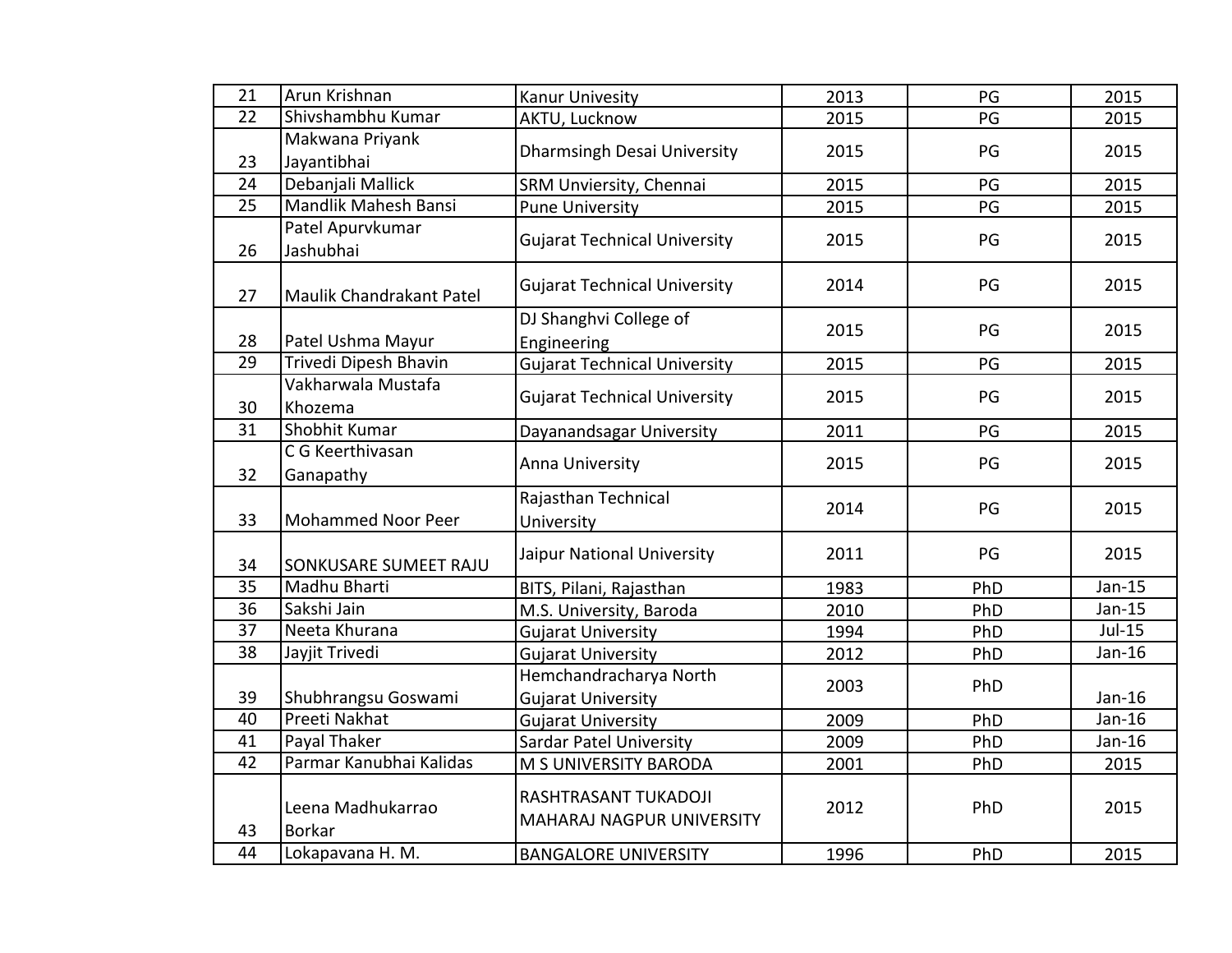|                 |                          | <b>KADI SARVA</b>              | 2015 | PhD | 2015 |
|-----------------|--------------------------|--------------------------------|------|-----|------|
| 45              | Gohel Jishnu Rajeshbhai  | VISHWAVIDHYALAYA               |      |     |      |
| 46              | S Rajesh                 | <b>KARNATAK UNIVERSITY</b>     | 1992 | PhD | 2015 |
|                 |                          | NATIONAL INSTITUTE OF          | 2010 | PhD | 2015 |
| 47              | <b>Balbir Singh</b>      | <b>TECHNOLOGY RAIPUR</b>       |      |     |      |
|                 |                          | <b>GUJARAT TECHNOLOGICAL</b>   | 2014 | PhD | 2015 |
| 48              | <b>Bhatt Srushti</b>     | <b>UNIVERSITY</b>              |      |     |      |
|                 |                          | SARDAR VALLABHBHAI PATEL       |      |     |      |
|                 | Prajapati Parth          | NATIONAL INSTITUTE OF          | 2014 | PhD | 2015 |
| 49              | Preshkumar               | <b>TECHNOLOGY, SURAT</b>       |      |     |      |
| 50              | Gaurav Aggarwal          | <b>DELHI UNIVERSITY</b>        | 2008 | PhD | 2015 |
|                 |                          | <b>GUJARAT TECHNOLOGICAL</b>   | 2013 | PhD | 2015 |
| 51              | Oza Ankit Dilipkumar     | <b>UNIVERSITY</b>              |      |     |      |
|                 |                          | <b>SARDAR PATEL UNIVERSITY</b> | 2010 | PhD | 2015 |
| 52              | Ishaben Tarang Talati    | <b>ANAND GUJARAT</b>           |      |     |      |
|                 | Trivedi Mumukshu         | M S UNIVERSITY BARODA          | 2013 | PhD | 2015 |
| 53              | Harisiddha               |                                |      |     |      |
| 54              | Dave Devanshi Dilipkumar | <b>GUJARAT UNIVERSITY</b>      | 2014 | PhD | 2015 |
|                 | Shaikh Azharuddin        | <b>SARDAR PATEL UNIVERSITY</b> |      |     |      |
| 55              | Sarfuddin                | <b>ANAND GUJARAT</b>           | 2014 | PhD | 2015 |
|                 |                          | KADI SARVA VISHWA              |      |     |      |
| 56              | Mehta Parth Dinesh       | VIDYALAYA                      | 2015 | PhD | 2015 |
| $\overline{57}$ | Asha Anil                | UNIVERSITY OF CALICUT          | 2002 | PhD | 2015 |
|                 |                          | NATIONAL INSTITUTE OF          | 2006 | PhD | 2015 |
| 58              | Vikram Rathore           | TECHNOLOGY, ROORKEE            |      |     |      |
| $\overline{59}$ | G. Vaitheeswaran         | <b>UNIVERSITY OF MADRAS</b>    | 2009 | PhD | 2015 |
|                 |                          | PANDIT DEENDAYAL               | 2014 | PhD | 2015 |
| 60              | Patel Jessica Suresh     | PETROLEUM UNIVERSITY           |      |     |      |
|                 | Trivedi Maitrayee        | PANDIT DEENDAYAL               | 2014 | PhD | 2015 |
| 61              | Umeshbhai                | PETROLEUM UNIVERSITY           |      |     |      |
|                 | Thakkar Riddhiben        | <b>SARDAR PATEL UNIVERSITY</b> | 2013 | PhD | 2015 |
| 62              | Yogeshkumar              | <b>ANAND GUJARAT</b>           |      |     |      |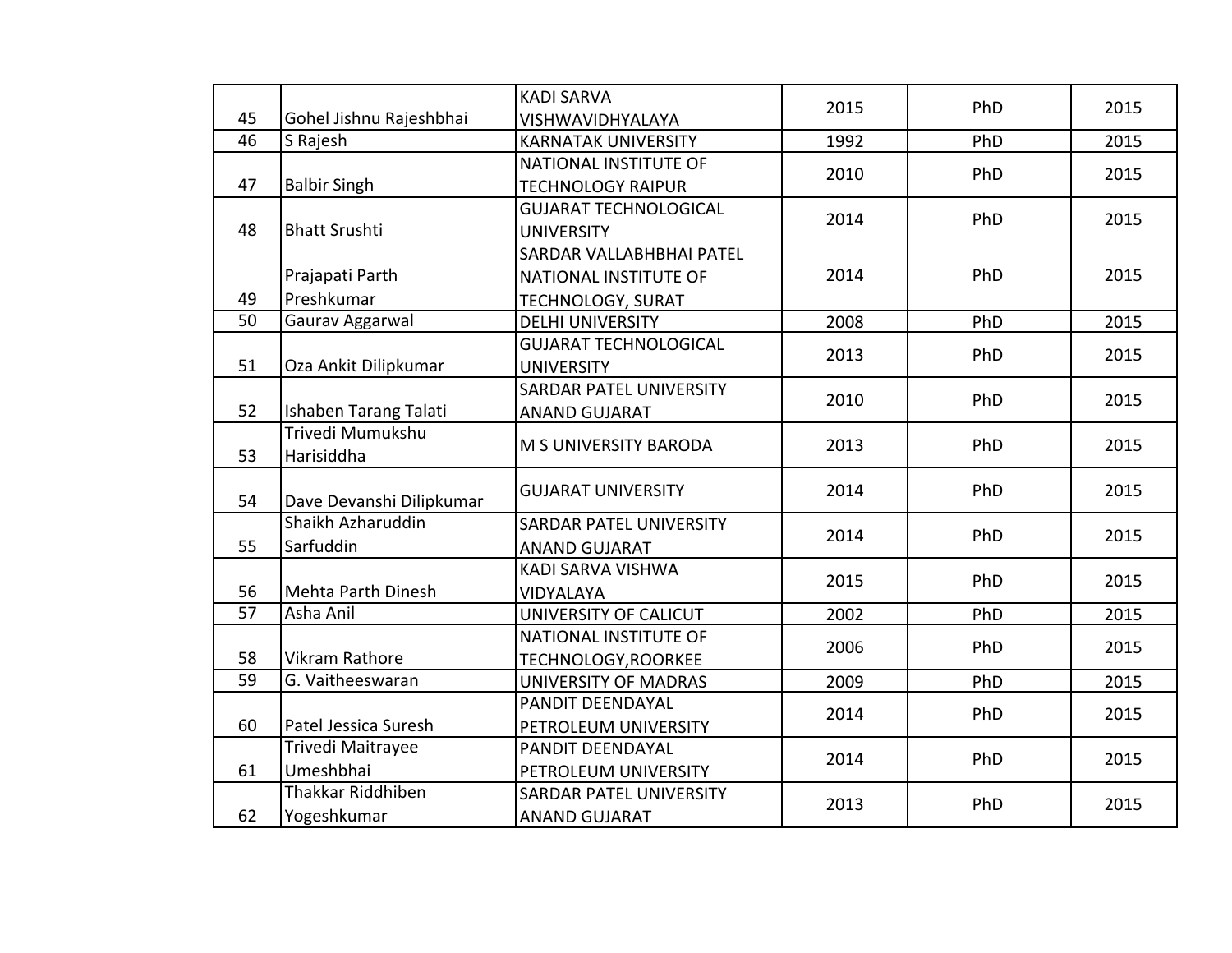|    | Tejvani Sanjaykumar            | PANDIT DEENDAYAL                | 2014 | PhD | 2015 |
|----|--------------------------------|---------------------------------|------|-----|------|
| 63 | Vasudev                        | PETROLEUM UNIVERSITY            |      |     |      |
| 64 | Shah Hiral Kamleshkumar        | <b>GUJARAT UNIVERSITY</b>       | 2005 | PhD | 2015 |
|    | Zeel Prafullchandra            | <b>CHAROTAR UNIVERSITY OF</b>   | 2015 | PhD | 2015 |
| 65 | Purohit                        | <b>SCIENCE &amp; TECHNOLOGY</b> |      |     |      |
|    | <b>Bhagat Dharini</b>          | <b>BHAVNAGAR UNIVERSITY</b>     | 2009 | PhD | 2015 |
| 66 | Kishorkumar                    |                                 |      |     |      |
| 67 | Sandeep Dixit                  | UNIVERSITY OF ALLAHABAD         | 1999 | PhD | 2015 |
|    | Waldiya Manmohan Singh         | M S UNIVERSITY BARODA           | 2013 | PhD | 2015 |
| 68 | Gopal                          |                                 |      |     |      |
|    |                                | PANDIT DEENDAYAL                | 2014 | PhD | 2015 |
| 69 | Priyanka Marathey              | PETROLEUM UNIVERSITY            |      |     |      |
|    | Chauhan Mihirsinh              | <b>AMITY UNIVERSITY</b>         | 2015 | PhD | 2015 |
| 70 | Kishorsinh                     |                                 |      |     |      |
|    | <b>Bhatt Vishwa</b>            | <b>GUJARAT UNIVERSITY</b>       | 2015 | PhD | 2015 |
| 71 | Dharmendrakumar                |                                 |      |     |      |
|    |                                | <b>SARDAR PATEL UNIVERSITY</b>  | 2014 | PhD | 2015 |
| 72 | Patel Hiralben Pravinbhai      | <b>ANAND GUJARAT</b>            |      |     |      |
|    |                                | <b>GUJARAT TECHNOLOGICAL</b>    | 2015 | PG  | 2015 |
| 73 | <b>AHUJA MUKESH SHYAM</b>      | <b>UNIVERSITY</b>               |      |     |      |
|    | <b>CHANDEGRA BHARGAV</b>       | <b>CHAROTAR UNIVERSITY OF</b>   | 2014 | PG  | 2015 |
| 74 | <b>DINESHBHAI</b>              | SCIENCE AND TECHNOLOGY          |      |     |      |
|    |                                |                                 |      |     |      |
|    | PRAJAPATI CHIRAGKUMAR          | <b>GUJARAT UNIVERSITY</b>       | 2011 | PG  | 2015 |
| 75 | <b>HARGOVINDBHAI</b>           |                                 |      |     |      |
|    | <b>DAVE PUNITKUMAR</b>         | <b>GUJARAT TECHNOLOGICAL</b>    | 2014 | PG  | 2015 |
| 76 | <b>BHARATKUMAR</b>             | <b>UNIVERSITY</b>               |      |     |      |
|    |                                | <b>CHAROTAR UNIVERSITY OF</b>   | 2014 | PG  | 2015 |
| 77 | <b>DHENSA PARVEZ FIROJBHAI</b> | <b>SCIENCE AND TECHNOLOGY</b>   |      |     |      |
|    | HARESHBHAI MITHABHAI           | <b>GUJARAT TECHNOLOGICAL</b>    | 2015 | PG  | 2015 |
| 78 | <b>JANI</b>                    | <b>UNIVERSITY</b>               |      |     |      |
|    | <b>JOSHI KAPILKUMAR</b>        | <b>CHAROTAR UNIVERSITY OF</b>   | 2014 |     |      |
| 79 | CHANDRESHKUMAR                 | <b>SCIENCE AND TECHNOLOGY</b>   |      | PG  | 2015 |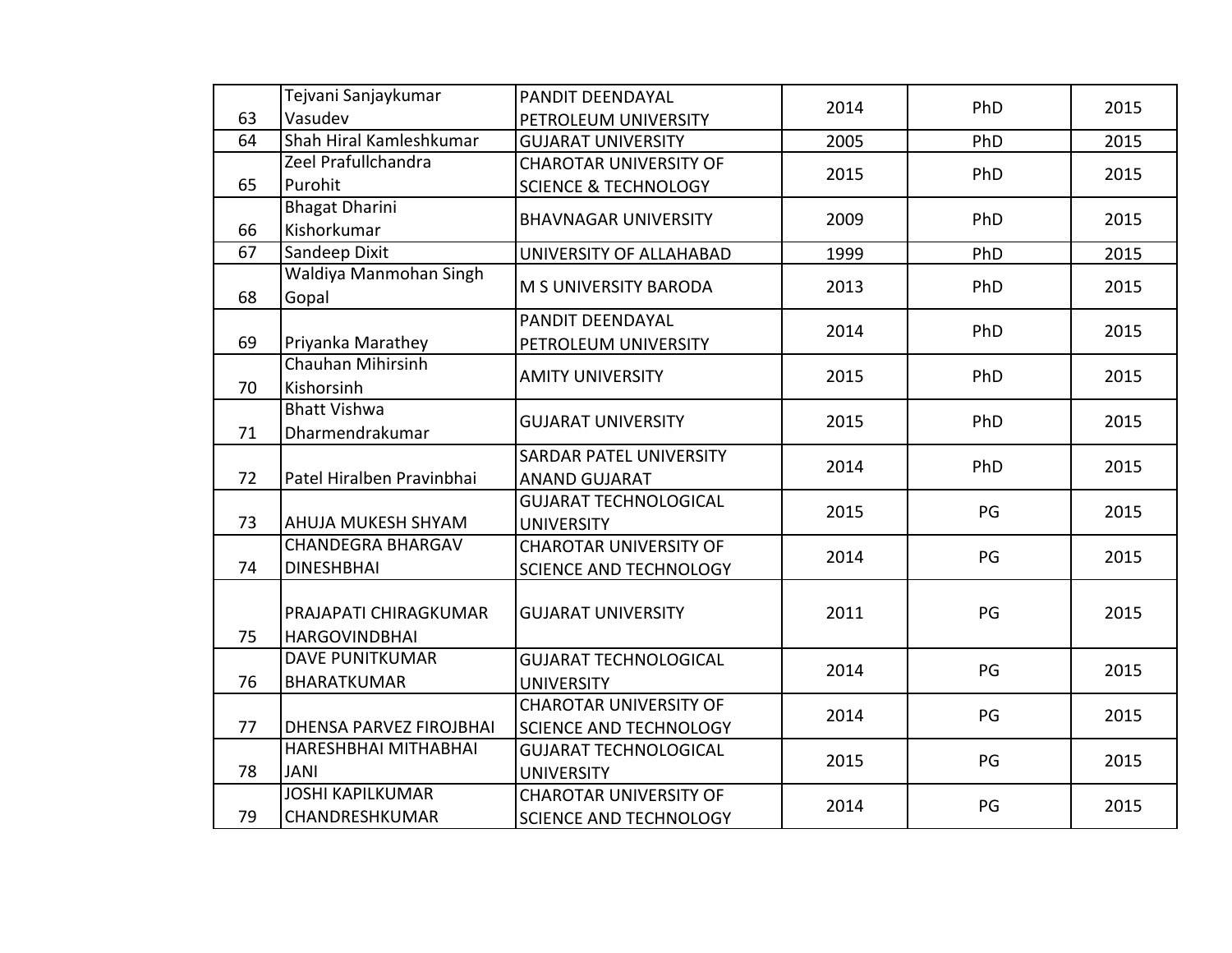| 80 | MAHESHWARI SHAMEEK<br><b>SURESHBHAI</b>     | DHARMSINH DESAI UNIVERSITY                                  | 2014 | PG | 2015 |
|----|---------------------------------------------|-------------------------------------------------------------|------|----|------|
| 81 | MAKADIYA RAVIKUMAR<br>NARENDRABHAI          | <b>NIRMA UNIVERSITY</b>                                     | 2014 | PG | 2015 |
| 82 | MEHTA VISHAL RAJESHBHAI                     | <b>GUJARAT TECHNOLOGICAL</b><br><b>UNIVERSITY</b>           | 2015 | PG | 2015 |
| 83 | MISTRY JAY AJAYKUMAR                        | <b>GUJARAT TECHNOLOGICAL</b><br><b>UNIVERSITY</b>           | 2015 | PG | 2015 |
| 84 | MODH JAVAL SUDHIRBHAI                       | <b>GUJARAT TECHNOLOGICAL</b><br><b>UNIVERSITY</b>           | 2015 | PG | 2015 |
| 85 | PARMAR PARTH<br><b>JAGDISHKUMAR</b>         | <b>GUJARAT TECHNOLOGICAL</b><br><b>UNIVERSITY</b>           | 2015 | PG | 2015 |
| 86 | PATEL AMITKUMAR<br><b>DINESHBHAI</b>        | <b>GUJARAT TECHNOLOGICAL</b><br><b>UNIVERSITY</b>           | 2014 | PG | 2015 |
| 87 | PATEL MALAY DAHYABHAI                       | <b>GUJARAT TECHNOLOGICAL</b><br><b>UNIVERSITY</b>           | 2015 | PG | 2015 |
| 88 | PATEL MEET GOVINDBHAI                       | <b>GUJARAT TECHNOLOGICAL</b><br><b>UNIVERSITY</b>           | 2015 | PG | 2015 |
| 89 | PATEL PARTHKUMAR<br>SANJAYBHAI              | <b>GUJARAT TECHNOLOGICAL</b><br><b>UNIVERSITY</b>           | 2014 | PG | 2015 |
| 90 | <b>PATEL PRATIK</b><br><b>JITENDRAKUMAR</b> | <b>GUJARAT TECHNOLOGICAL</b><br><b>UNIVERSITY</b>           | 2015 | PG | 2015 |
| 91 | RAJAI VIKRAMKUMAR<br>CHANDRAKANT            | <b>GUJARAT TECHNOLOGICAL</b><br><b>UNIVERSITY</b>           | 2015 | PG | 2015 |
| 92 | <b>SHAH KEYUR VIJAYKUMAR</b>                | <b>GUJARAT TECHNOLOGICAL</b><br><b>UNIVERSITY</b>           | 2015 | PG | 2015 |
| 93 | <b>SOLANKI BHUMITKUMAR</b><br><b>SURESH</b> | <b>GUJARAT TECHNOLOGICAL</b><br><b>UNIVERSITY</b>           | 2014 | PG | 2015 |
| 94 | <b>AAKARSH ARORA</b>                        | RAJASTHAN TECHNICAL<br>UNIVERSITY, RAJASTHAN                | 2014 | PG | 2015 |
| 95 | Betha Sai Krishna                           | <b>JAWAHARLAL TECHNOGICAL</b><br>UNIVERSITY, ANDHRA PRADESH | 2014 | PG | 2015 |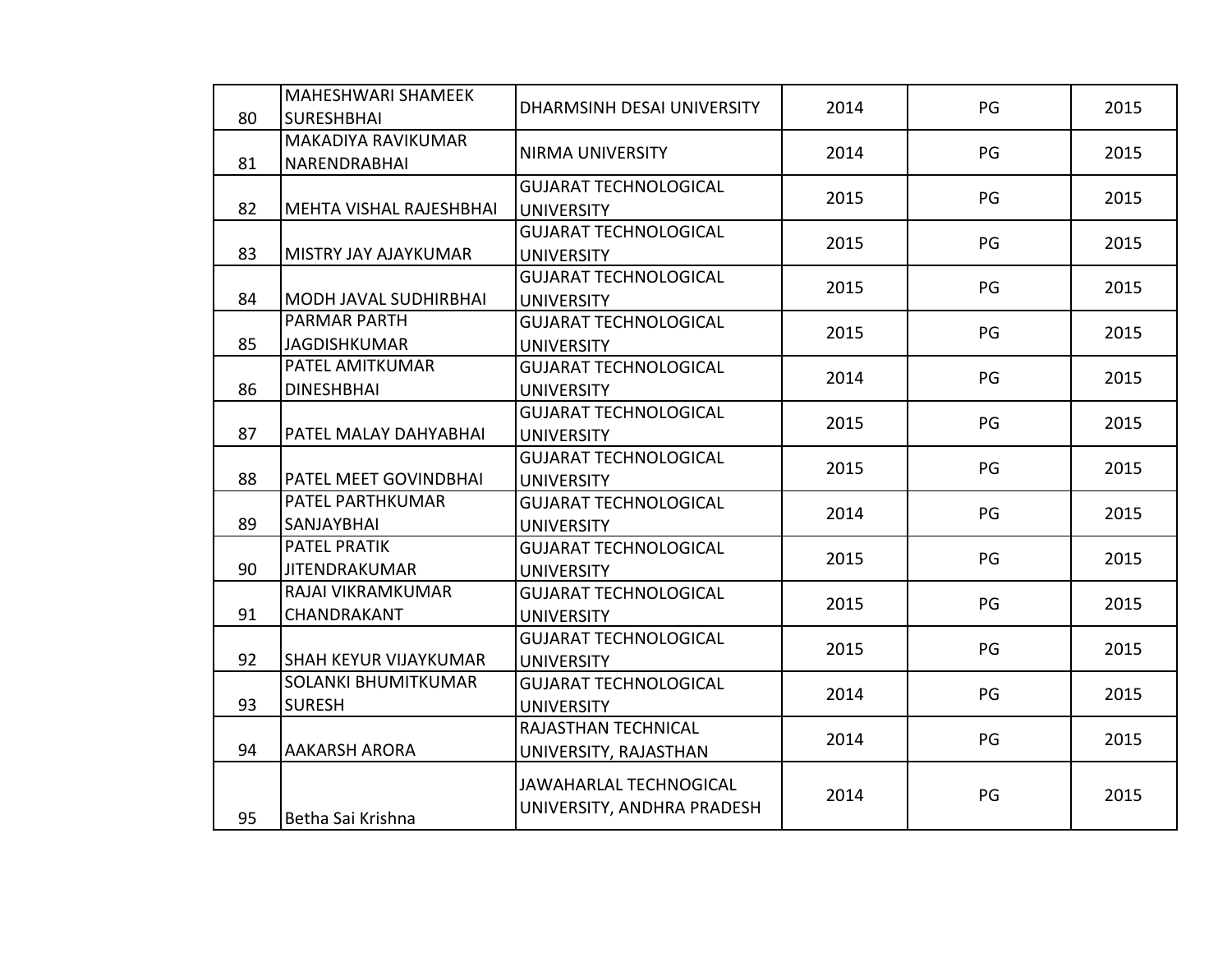|     |                                     | SHIVAJI UNIVERSITY,                   | 2015 | PG | 2015 |
|-----|-------------------------------------|---------------------------------------|------|----|------|
| 96  | <b>CHABBI PRADNYA ANAND</b>         | <b>MAHARASTRA</b>                     |      |    |      |
|     |                                     | <b>GAUTAM BUDDH TECHNICAL</b>         | 2012 | PG | 2015 |
| 97  | <b>AMAN DEEP</b>                    | UNIVERSITY, UTTAR PRADESH             |      |    |      |
|     |                                     | SARDARKRUSHINAGAR                     |      |    |      |
|     |                                     | DANTIWADA AGRICULTURAL                | 2014 | PG | 2015 |
|     | <b>GODBOLE VEDSHRI</b>              | UNIVERSITY,                           |      |    |      |
| 98  | CHANDRASHEKHAR                      | SARDARKRUSHINAGAR                     |      |    |      |
|     |                                     | SARDARKRUSHINAGAR                     |      |    |      |
|     |                                     | DANTIWADA AGRICULTURAL                | 2014 | PG | 2015 |
|     | <b>GOHIL KRINALBEN</b>              | UNIVERSITY,                           |      |    |      |
| 99  | <b>HARKISHAN</b>                    | SARDARKRUSHINAGAR                     |      |    |      |
|     |                                     | <b>JAWAHARLAL TECHNOGICAL</b>         |      |    |      |
|     | KANAMARLAPUDI NAGA                  | UNIVERSITY, ANDHRA PRADESH            | 2014 | PG | 2015 |
| 100 | <b>VENKATESH</b>                    |                                       |      |    |      |
|     |                                     | <b>INTERNATIONAL INSTITUTE OF</b>     |      |    |      |
|     |                                     | INFORMATION TECHNOLOGY,               | 2015 | PG | 2015 |
|     |                                     | <b>BHUBANESWAR</b>                    |      |    |      |
| 101 | <b>ROUNAK MOHANTY</b>               |                                       |      |    |      |
|     | PATEL AKASHKUMAR                    | <b>GUJARAT TECHNOLOGICAL</b>          | 2014 | PG | 2015 |
| 102 | <b>BHARATBHAI</b><br>PATEL JAYKUMAR | <b>UNIVERSITY</b>                     |      |    |      |
|     |                                     | <b>GUJARAT TECHNOLOGICAL</b>          | 2013 | PG | 2015 |
| 103 | <b>JAYESHBHAI</b>                   | <b>UNIVERSITY</b>                     |      |    |      |
|     |                                     | <b>VNR VIGNANA JYOTHI</b>             |      |    |      |
|     |                                     | <b>INSTITUTE OF ENGINEERING &amp;</b> | 2015 | PG | 2015 |
| 104 | POLAJIWAR SAI TANEJA                | TECHNOLOGY, HYDERABAD                 |      |    |      |
|     | <b>RAJ JIGARKUMAR</b>               | <b>GUJARAT TECHNOLOGICAL</b>          | 2013 | PG | 2015 |
| 105 | <b>GIRISHCHANDRA</b>                | <b>UNIVERSITY</b>                     |      |    |      |
|     | <b>RATHOD NAIMISH</b>               | <b>GUJARAT TECHNOLOGICAL</b>          | 2014 | PG | 2015 |
| 106 | <b>TULSIBHAI</b>                    | <b>UNIVERSITY</b>                     |      |    |      |
|     | <b>SHAH KAVISH</b>                  | M.S.RAMAIAH INSTITUTE OF              | 2013 | PG | 2015 |
| 107 | DHARMESHKUMAR                       | TECHNOLOGY, BANGALORE                 |      |    |      |
|     |                                     | <b>GUJARAT TECHNOLOGICAL</b>          | 2015 | PG | 2015 |
| 108 | <b>SHAH SAMARTH PIYUSH</b>          | <b>UNIVERSITY</b>                     |      |    |      |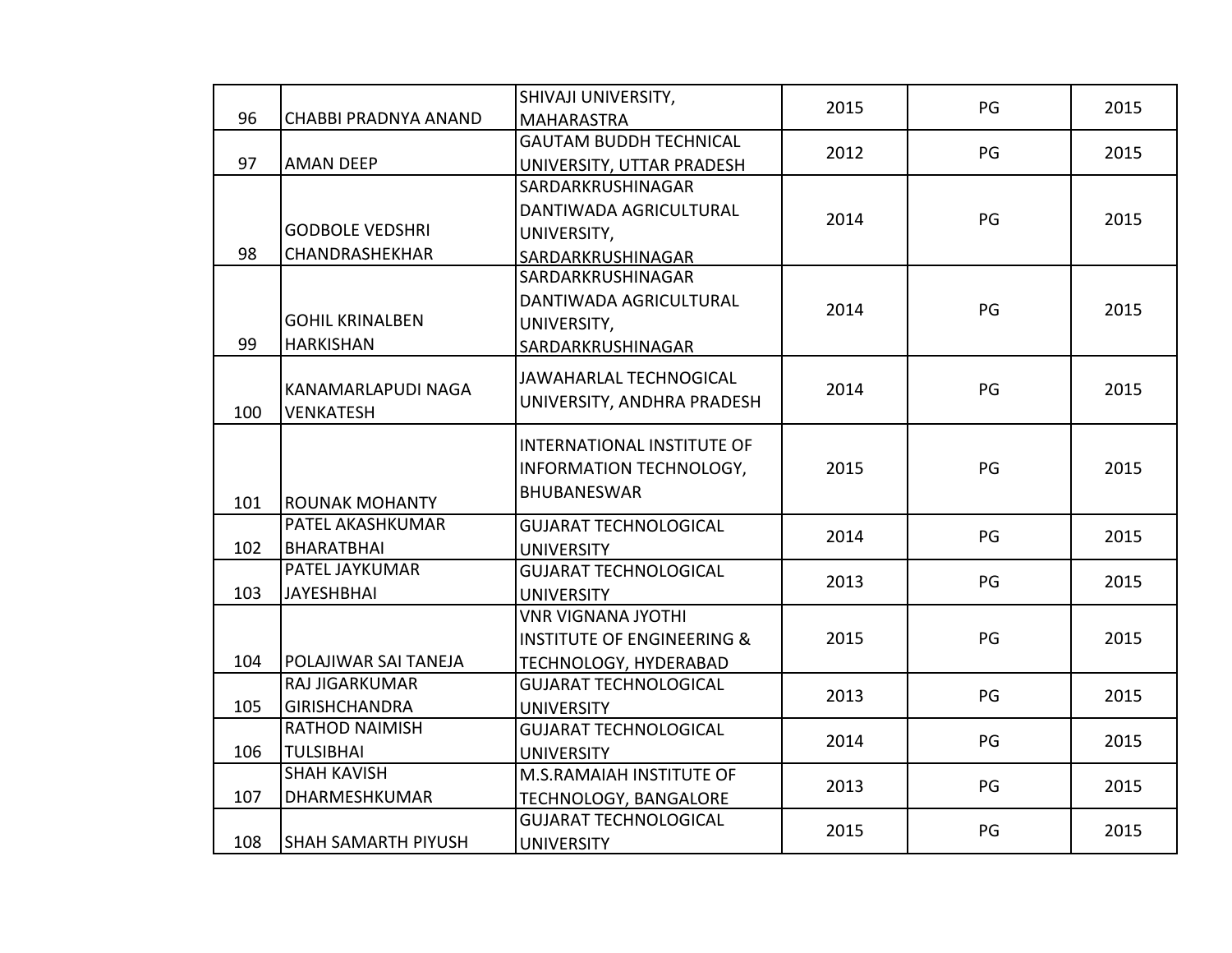|     |                             | RAJASTHAN TECHNICAL          | 2014 | PG | 2015 |
|-----|-----------------------------|------------------------------|------|----|------|
| 109 | <b>DIVYANSHU SHARMA</b>     | UNIVERSITY, RAJASTHAN        |      |    |      |
|     |                             | G.H. RAISONI COLLEGE OF      | 2012 | PG | 2015 |
| 110 | <b>NIRVAY KUMAR SINGH</b>   | ENGINEERING, NAGPUR          |      |    |      |
|     |                             | SIR PADAMPAT SINGHANIA       | 2013 | PG | 2015 |
| 111 | <b>JAYA VASITA</b>          | <b>UNIVERSITY</b>            |      |    |      |
|     | <b>JOSHI BINOY</b>          | <b>GUJARAT TECHNOLOGICAL</b> | 2013 | PG | 2015 |
| 112 | CHAITANYAKUMAR              | <b>UNIVERSITY</b>            |      |    |      |
|     |                             | TAMIL NADU AGRICULTURE       | 2015 | PG | 2015 |
| 113 | <b>GOWTHAM B</b>            | <b>UNIVERSITY</b>            |      |    |      |
|     | <b>BAKRE MILANKUMAR</b>     | <b>GUJARAT TECHNOLOGICAL</b> | 2015 | PG | 2015 |
| 114 | <b>UMESHCHANDRA</b>         | <b>UNIVERSITY</b>            |      |    |      |
|     | <b>CHAUHAN AKSHAY</b>       | <b>GUJARAT TECHNOLOGICAL</b> | 2015 | PG | 2015 |
| 115 | <b>CHANDRAKANTBHAI</b>      | <b>UNIVERSITY</b>            |      |    |      |
|     |                             | SARDARKRUSHINAGAR            |      |    |      |
|     |                             | DANTIWADA AGRICULTURAL       | 2014 | PG | 2015 |
|     |                             | UNIVERSITY,                  |      |    |      |
| 116 | <b>GAJJAR HARDIK HARESH</b> | SARDARKRUSHINAGAR            |      |    |      |
|     |                             | NATIONAL INSTITUTE OF        |      |    |      |
| 117 | <b>NIKHITA M ABRAHAM</b>    | TECHNOLOGY, CALICUT          | 2015 | PG | 2015 |
|     | <b>BHAMANI SIDDHI</b>       | <b>GUJARAT TECHNOLOGICAL</b> |      |    |      |
| 118 | <b>HARESHKUMAR</b>          | <b>UNIVERSITY</b>            | 2015 | PG | 2015 |
|     | <b>GOVANI BRINDA</b>        | <b>GUJARAT TECHNOLOGICAL</b> |      |    |      |
| 119 | SANJAYBHAI                  | <b>UNIVERSITY</b>            | 2015 | PG | 2015 |
|     |                             | <b>GUJARAT TECHNOLOGICAL</b> |      |    |      |
| 120 | DAVE KRISHNA KIRITBHAI      | <b>UNIVERSITY</b>            | 2015 | PG | 2015 |
|     |                             | <b>LOVELY PROFESSIONAL</b>   |      | PG |      |
| 121 | <b>HIMANSHU ARORA</b>       | <b>UNIVERSITY</b>            | 2014 |    | 2015 |
|     | <b>CHAUDHARY AADITYA</b>    | <b>GUJARAT TECHNOLOGICAL</b> |      |    |      |
| 122 | <b>CHELJIBHAI</b>           | <b>UNIVERSITY</b>            | 2015 | PG | 2015 |
|     |                             | DHARMSINH DESAI UNIVERSITY   | 2015 | PG | 2015 |
| 123 | DABASIA KEVAL JETHALAL      |                              |      |    |      |
|     | <b>DAVE PRIYAL</b>          | <b>GUJARAT TECHNOLOGICAL</b> | 2015 | PG | 2015 |
| 124 | <b>SUDHIRKUMAR</b>          | <b>UNIVERSITY</b>            |      |    |      |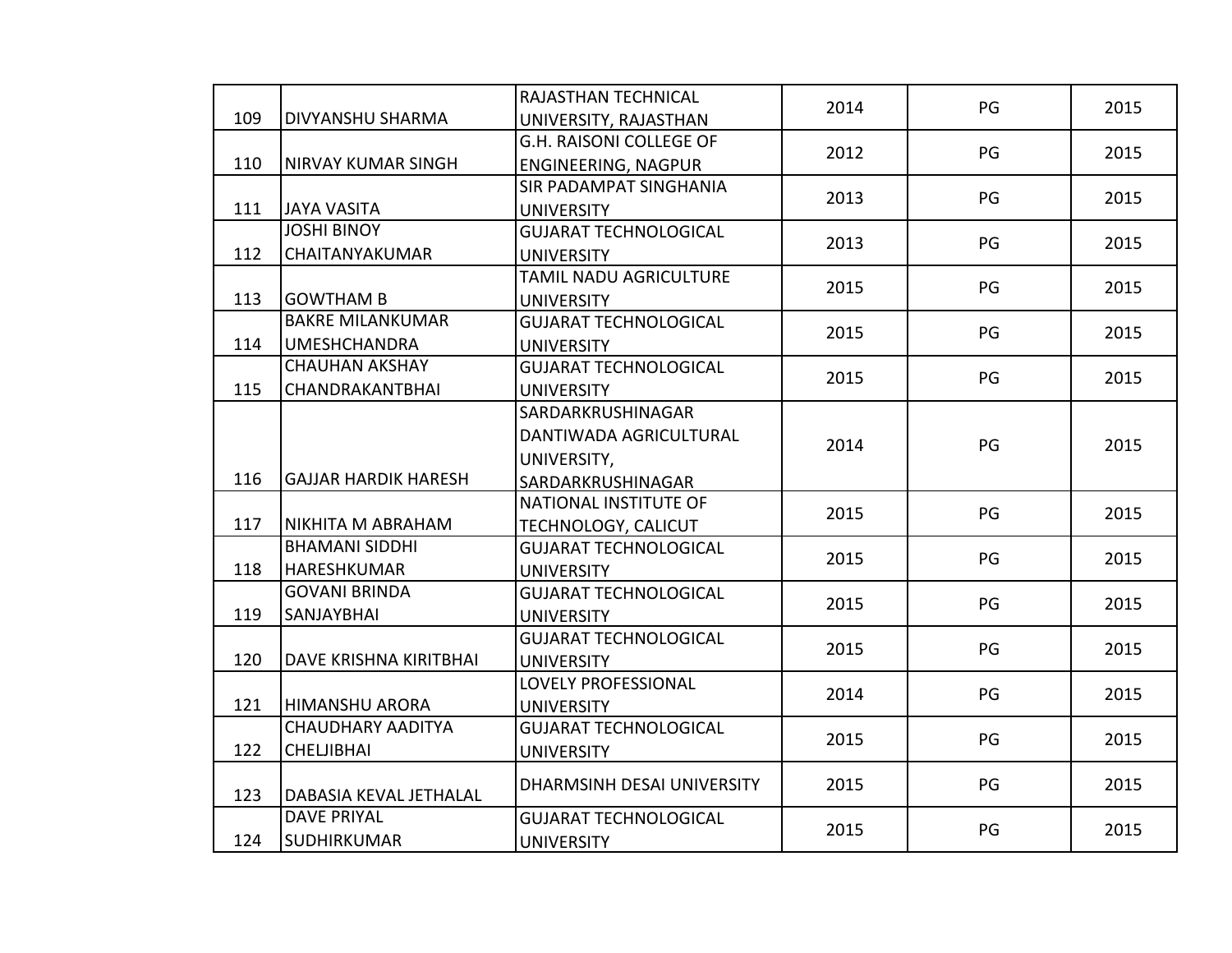| 125 | AARSH SHARADBHAI DESAI        | <b>GUJARAT TECHNOLOGICAL</b><br><b>UNIVERSITY</b> | 2015 | PG | 2015 |
|-----|-------------------------------|---------------------------------------------------|------|----|------|
|     | <b>GORSAWALA DHRUVIL</b>      | <b>GUJARAT TECHNOLOGICAL</b>                      |      |    |      |
| 126 | <b>ATULBHAI</b>               | <b>UNIVERSITY</b>                                 | 2015 | PG | 2015 |
|     | <b>MANIYAR NANDITA</b>        | <b>RK UNIVERSITY</b>                              | 2015 | PG | 2015 |
| 127 | <b>MUKESHBHAI</b>             |                                                   |      |    |      |
| 128 | RUSHI PIYUSHKUMAR MODI        | DHARMSINH DESAI UNIVERSITY                        | 2015 | PG | 2015 |
|     | PANDYA KHUSHBOO               | <b>GUJARAT TECHNOLOGICAL</b>                      | 2015 | PG | 2015 |
| 129 | PRASHANT                      | <b>UNIVERSITY</b>                                 |      |    |      |
|     |                               | <b>GUJARAT TECHNOLOGICAL</b>                      | 2015 | PG | 2015 |
| 130 | PATEL HARSH VIJAYKUMAR        | <b>UNIVERSITY</b>                                 |      |    |      |
| 131 | PATEL HELI ASHOKKUMAR         | <b>GANPAT UNIVERSITY</b>                          | 2015 | PG | 2015 |
|     | PATEL HILAN                   | <b>GUJARAT TECHNOLOGICAL</b>                      | 2015 | PG | 2015 |
| 132 | KAMLESHKUMAR                  | <b>UNIVERSITY</b>                                 |      |    |      |
|     |                               | <b>GUJARAT TECHNOLOGICAL</b>                      | 2015 | PG | 2015 |
| 133 | <b>MEGHA K PATEL</b>          | <b>UNIVERSITY</b>                                 |      |    |      |
|     | PATEL SHRADDHABEN             | <b>GUJARAT TECHNOLOGICAL</b>                      | 2015 | PG | 2015 |
| 134 | <b>DINESHBHAI</b>             | <b>UNIVERSITY</b>                                 |      |    |      |
|     | PATEL UMANGKUMAR              | <b>GUJARAT TECHNOLOGICAL</b>                      | 2015 | PG | 2015 |
| 135 | <b>BHAGVANBHAI</b>            | <b>UNIVERSITY</b>                                 |      |    |      |
|     | PUROHIT ABHISHEK              | <b>GUJARAT TECHNOLOGICAL</b>                      | 2015 | PG | 2015 |
| 136 | <b>SUJEETBHAI</b>             | <b>UNIVERSITY</b>                                 |      |    |      |
| 137 | <b>MALAY V SHAH</b>           | <b>GUJARAT TECHNOLOGICAL</b>                      | 2015 | PG | 2015 |
|     | <b>SHAH SAPAN</b>             | <b>UNIVERSITY</b><br><b>GUJARAT TECHNOLOGICAL</b> |      |    |      |
|     | <b>BHARATKUMAR</b>            |                                                   | 2015 | PG | 2015 |
| 138 |                               | <b>UNIVERSITY</b>                                 |      |    |      |
| 139 | <b>KISHAN S SONANI</b>        | DHARMSINH DESAI UNIVERSITY                        | 2015 | PG | 2015 |
| 140 | <b>TALATI JATAN BIMALBHAI</b> | DHARMSINH DESAI UNIVERSITY                        | 2014 | PG | 2015 |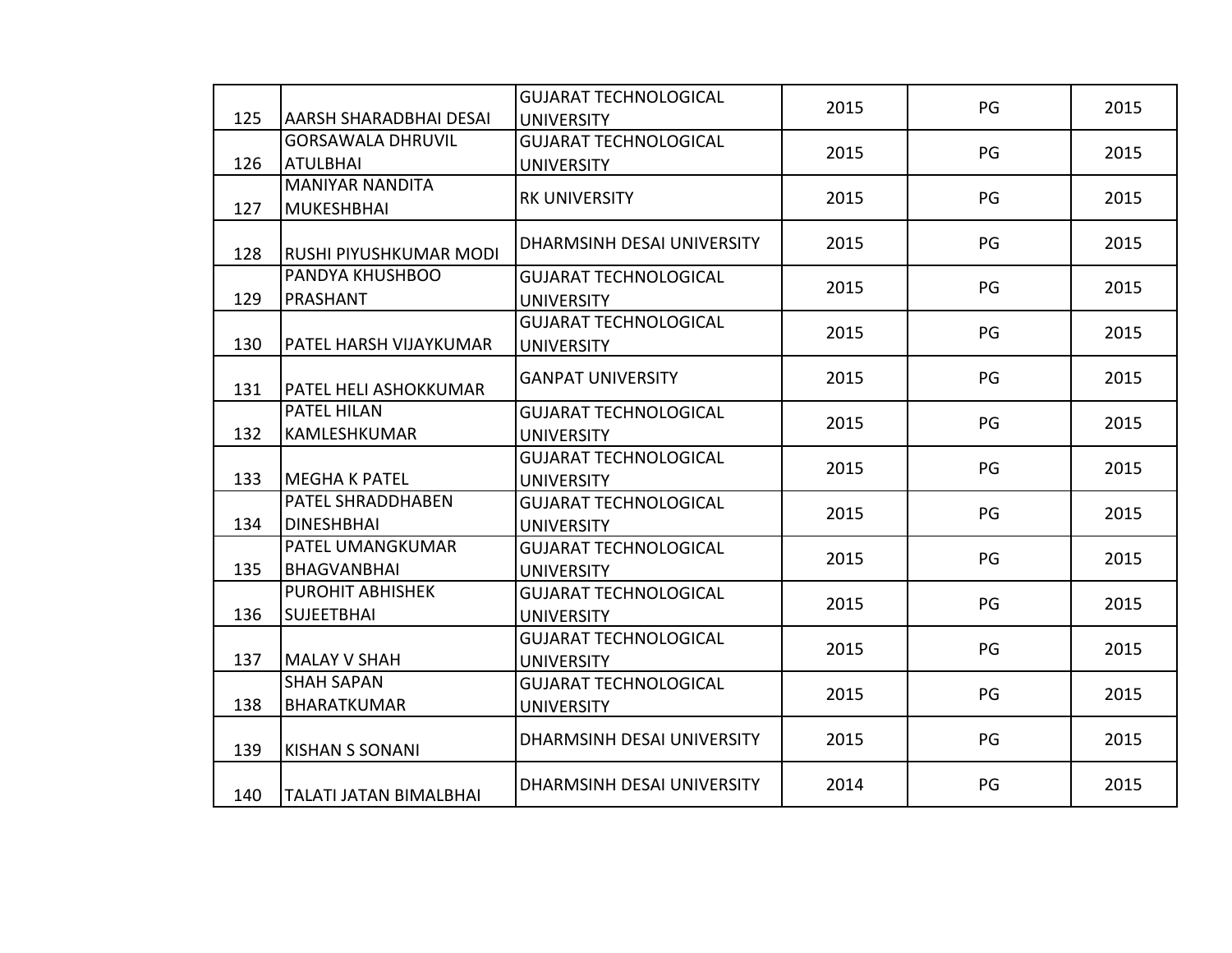| 141 | KALINDI SURENDRAKUMAR<br><b>VAYEDA</b> | <b>GUJARAT TECHNOLOGICAL</b><br><b>UNIVERSITY</b> | 2015 | PG | 2015 |
|-----|----------------------------------------|---------------------------------------------------|------|----|------|
|     | PATEL KUNAL                            | <b>GUJARAT TECHNOLOGICAL</b>                      |      |    |      |
| 142 | BHUPENDRAKUMAR                         | <b>UNIVERSITY</b>                                 | 2016 | PG | 2015 |
|     |                                        | <b>GUJARAT TECHNOLOGICAL</b>                      | 2015 | PG | 2015 |
| 143 | <b>NAIK KRUPA KALPESHBHAI</b>          | <b>UNIVERSITY</b>                                 |      |    |      |
|     |                                        | <b>GUJARAT TECHNOLOGICAL</b>                      | 2015 | PG | 2015 |
| 144 | <b>SHAH ATIT MILAN</b>                 | <b>UNIVERSITY</b>                                 |      |    |      |
| 145 | <b>SHAH RIDDHI JITENDRA</b>            | M S UNIVERSITY BARODA                             | 2012 | PG | 2015 |
|     | <b>CHAUHAN BHOOMIR</b>                 | <b>GUJARAT TECHNOLOGICAL</b>                      | 2015 | PG | 2015 |
| 146 | <b>RAMESH</b>                          | <b>UNIVERSITY</b>                                 |      |    |      |
|     | <b>PRATIK KISHORBHAI</b>               | <b>GUJARAT TECHNOLOGICAL</b>                      | 2015 | PG | 2015 |
| 147 | <b>ANANDPARA</b>                       | <b>UNIVERSITY</b>                                 |      |    |      |
|     | <b>ISHITA CHETANKUMR</b>               | <b>GUJARAT TECHNOLOGICAL</b>                      | 2015 | PG | 2015 |
| 148 | <b>BHATT</b>                           | <b>UNIVERSITY</b>                                 |      |    |      |
|     |                                        | <b>GUJARAT TECHNOLOGICAL</b>                      | 2015 | PG | 2015 |
| 149 | <b>MEGHA DWIVEDI</b>                   | <b>UNIVERSITY</b>                                 |      |    |      |
|     |                                        | <b>GUJARAT TECHNOLOGICAL</b>                      | 2015 | PG | 2015 |
| 150 | NIRAV KIRITBHAI FINAVIYA               | <b>UNIVERSITY</b>                                 |      |    |      |
|     | MAHARSHI HASMUKHLAL                    | <b>GUJARAT TECHNOLOGICAL</b>                      | 2015 | PG | 2015 |
| 151 | <b>GOHIL</b>                           | <b>UNIVERSITY</b>                                 |      |    |      |
|     | KANSAGARA RAVIKUMAR                    | <b>GUJARAT TECHNOLOGICAL</b>                      | 2015 | PG | 2015 |
| 152 | VRAJLAL                                | <b>UNIVERSITY</b>                                 |      |    |      |
|     |                                        | <b>GUJARAT TECHNOLOGICAL</b>                      | 2015 | PG | 2015 |
| 153 | <b>KOKJE DARSHAN RAJENDRA</b>          | <b>UNIVERSITY</b>                                 |      |    |      |
|     | <b>MEHTA SIDDHARTH</b>                 | <b>GUJARAT TECHNOLOGICAL</b>                      | 2015 | PG | 2015 |
| 154 | <b>CHANDRAKANTBHAI</b>                 | <b>UNIVERSITY</b>                                 |      |    |      |
|     | PATEL KARAN                            | PANDIT DEENDAYAL                                  | 2014 | PG | 2015 |
| 155 | <b>CHANDRAKANTBHAI</b>                 | PETROLEUM UNIVERSITY                              |      |    |      |
|     |                                        | PANDIT DEENDAYAL                                  | 2014 | PG | 2015 |
| 156 | Patel Ketul C.                         | PETROLEUM UNIVERSITY                              |      |    |      |
|     | PITHADIYA ANKUR                        | <b>GUJARAT TECHNOLOGICAL</b>                      | 2015 | PG | 2015 |
| 157 | <b>SHAILESHBHAI</b>                    | <b>UNIVERSITY</b>                                 |      |    |      |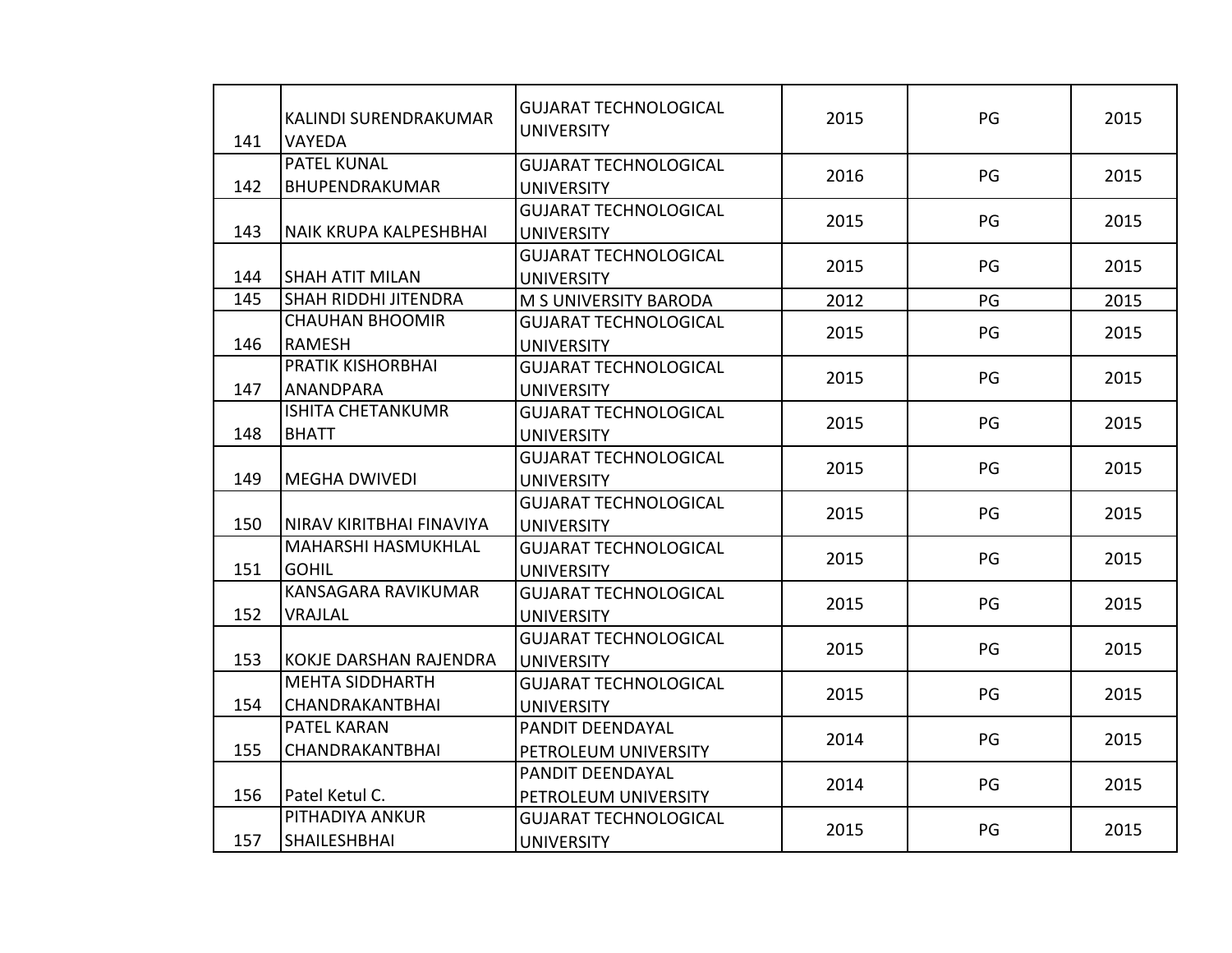|     | <b>SOLANKI DIVYESH</b>   | <b>GUJARAT TECHNOLOGICAL</b>       | 2015 | PG | 2015 |
|-----|--------------------------|------------------------------------|------|----|------|
| 158 | <b>JAYENDRABHAI</b>      | <b>UNIVERSITY</b>                  |      |    |      |
|     | <b>PACHCHIGAR VIVEK</b>  | <b>GUJARAT TECHNOLOGICAL</b>       | 2015 | PG | 2015 |
| 159 | MAHENDRAKUMAR            | <b>UNIVERSITY</b>                  |      |    |      |
|     |                          | <b>LINGAYA'S UNIVERSITY</b>        | 2013 | PG | 2015 |
| 160 | <b>SHIVI RAO</b>         | <b>FARIDABAD</b>                   |      |    |      |
|     | <b>RAWAT BHARATSINGH</b> | <b>GUJARAT TECHNOLOGICAL</b>       | 2014 | PG | 2015 |
| 161 | BHUPNEDRASINGH           | <b>UNIVERSITY</b>                  |      |    |      |
|     |                          | <b>DIBRUGARTH UNIVERSITY</b>       | 2011 | PG | 2015 |
| 162 | <b>CHINTU SHARMA</b>     | <b>ASSAM</b>                       |      |    |      |
| 163 | <b>SANCHIT SHARMA</b>    | <b>ANNA UNIVERSITY</b>             | 2014 | PG | 2015 |
| 164 | <b>JYOTI SINGH</b>       | <b>CSJM UNIVERSITY KANPUR</b>      | 2015 | PG | 2015 |
| 165 | <b>RAJVI CHOKSI</b>      | <b>GUJARAT UNIVERSITY</b>          | 2015 | PG | 2015 |
| 166 | <b>RUDRA PAWAR</b>       | <b>GUJARAT UNIVERSITY</b>          | 2015 | PG | 2015 |
| 167 | <b>DEEPAK JHA</b>        | <b>PDPU</b>                        | 2015 | PG | 2015 |
| 168 | <b>DEVANG PATEL</b>      | <b>PDPU</b>                        | 2015 | PG | 2015 |
| 169 | <b>DHRUV MAHETA</b>      | <b>PDPU</b>                        | 2015 | PG | 2015 |
| 170 | <b>RASHI KOTAK</b>       | <b>GUJARAT UNIVERSITY</b>          | 2014 | PG | 2015 |
| 171 | <b>SHUBHANG PAREKH</b>   | ST XAVIER'S AHMEDABAD              | 2015 | PG | 2015 |
| 172 | <b>BINEKA SADHNANI</b>   | AHMEDABAD UNIVERSITY               | 2013 | PG | 2015 |
| 173 | <b>KARUNA HEMNANI</b>    | <b>GUJARAT UNIVERSITY</b>          | 2015 | PG | 2015 |
| 174 | <b>URVASHI THAKAR</b>    | MUMBAI UNIVERSITY                  | 2015 | PG | 2015 |
|     |                          | M.C.Saxena College of Engg &       | 2014 | PG | 2015 |
| 175 | Akhil Saraswat           | Tech.                              |      |    |      |
|     |                          | <b>IIMT College of Engineering</b> | 2010 | PG | 2015 |
| 176 | Anand K Pandey           | (UPTU)                             |      |    |      |
|     |                          | College of technology and          | 2015 | PG | 2015 |
| 177 | <b>DAMINI CHELANI</b>    | Engineering, Udaipur               |      |    |      |
|     |                          | Maharashtra Academy Of             |      |    |      |
|     |                          | <b>Engineering And Educational</b> | 2014 | PG | 2015 |
| 178 | Dhaivat Acharya          | Research,                          |      |    |      |
|     |                          | The Maharaja Saiyajirao            |      |    |      |
| 179 | <b>DRASHTI SHAH</b>      | University of Baroda               | 2015 | PG | 2015 |
| 180 | Harsh Harde              | L.D.R.P - ITR, Gandhinagar         | 2013 | PG | 2015 |